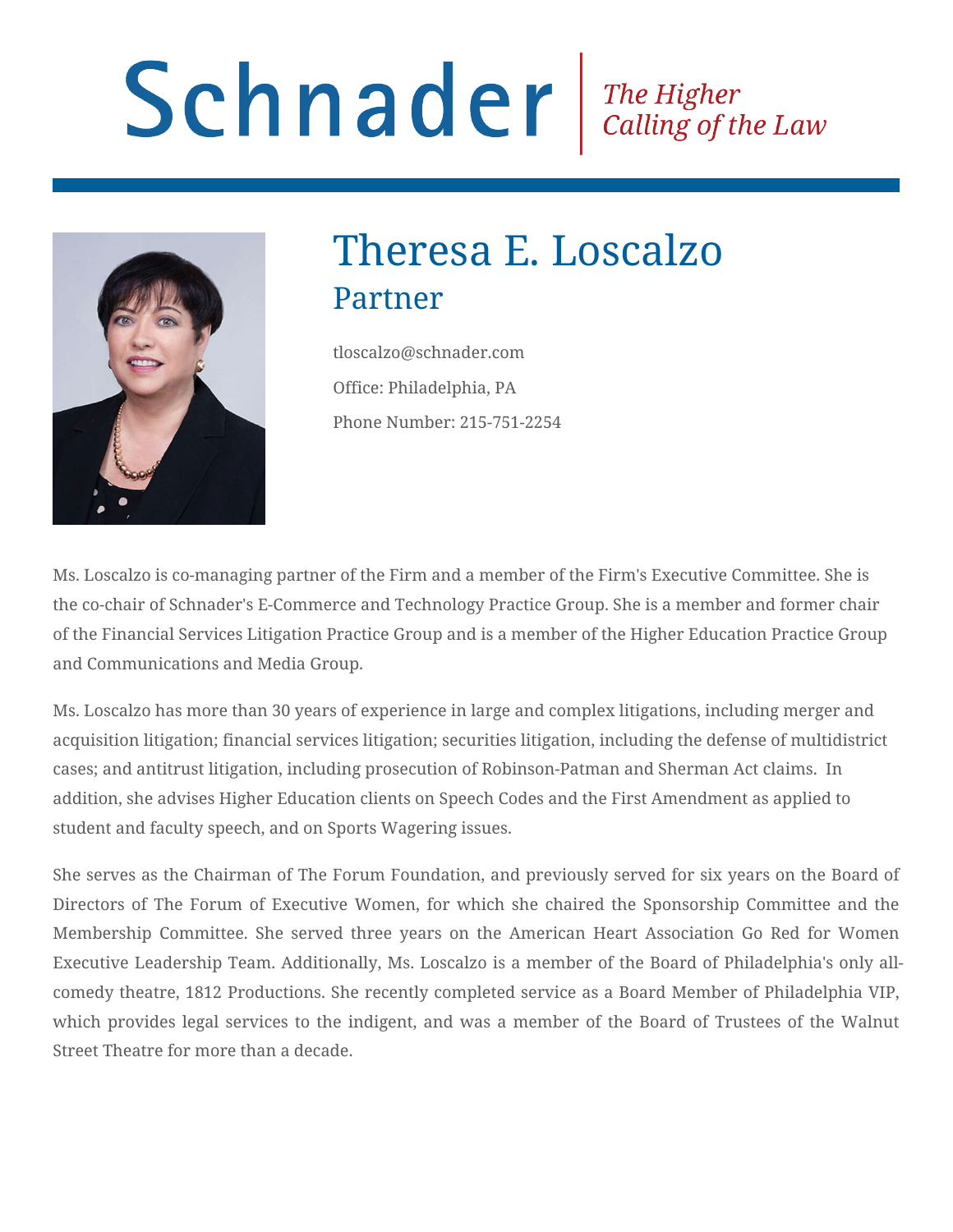### Representative Matters

### Financial Services Litigation

- Counsel for insurer in multiple Covid-19 related business interruption actions filed in Eastern and Middle Districts of Pennsylvania, and Luzerne and Philadelphia counties Court of Common Pleas.
- Counsel for insurer in declaratory judgment coverage dispute filed in Eastern District of Pennsylvania.
- Counsel for private mortgage insurer in an action filed in the Eastern District of Pennsylvania by a servicer alleging breach of contract.
- Counsel for private mortgage insurer in a number of putative class actions filed across the country against mortgage lenders and private mortgage insurers alleging that private mortgage insurers entered into "captive" reinsurance agreements with mortgage lenders that violated RESPA.
- Counsel for broker employee in *Harmelin v. Man Financial Inc. et al*., a case filed in the Eastern District of Pennsylvania alleging financial fraud in connection with a hedge fund.
- Counsel for affiliate of major mortgage lender in class action in Bankruptcy Court for Eastern District of Pennsylvania asserting lender and affiliates committed consumer and bankruptcy fraud by assessing post-bankruptcy fees against consumers.
- Counsel for underwriter of private mortgage insurance in class action litigation pending in federal court in North Carolina, Texas, and elsewhere involving claims that the structure of the industry violates the federal Real Estate Settlement Procedures Act.
- Counsel for underwriter of private mortgage insurance in class action litigation brought in federal court in the Eastern District of Pennsylvania involving claims that insurers' supposed use of consumer credit reports violated the Fair Credit Reporting Act. Result: Claims dismissed by District Court; District Court reversed by 3rd Circuit Court of Appeals; 3rd Circuit decision vacated by U.S. Supreme Court.

#### Business Governance and Shareholder Disputes

- Pennsylvania Counsel to Toby Rice and the Rice Team in connection with the successful proxy contest and related litigation against EQT Corporation.
- Counsel to IBM and its subsidiary Jasmine Acquisition Corp. in *Trading Strategies Fund v. Karsan, et al,* No. 2012-11460 (Chester C.C.P, Pa.), a putative class action seeking to enjoin a \$1.3 billion merger between IBM and Kenexa Corporation ("Kenexa") and demanding monetary damages from Kenexa, its board of directors and IBM claiming that the purchase price of \$46 per share in cash, a 42% premium over the pre-announcement trading price of Kenexa's shares, as well as the process leading up to the merger agreement, were inadequate.
- Counsel to Energy Transfer Partners, L.P., Energy Transfer Partners, G.P., L.P., Energy Transfer Equity, L.P. and SAM Acquisition Corporation ("Energy Partners") in eight derivative and putative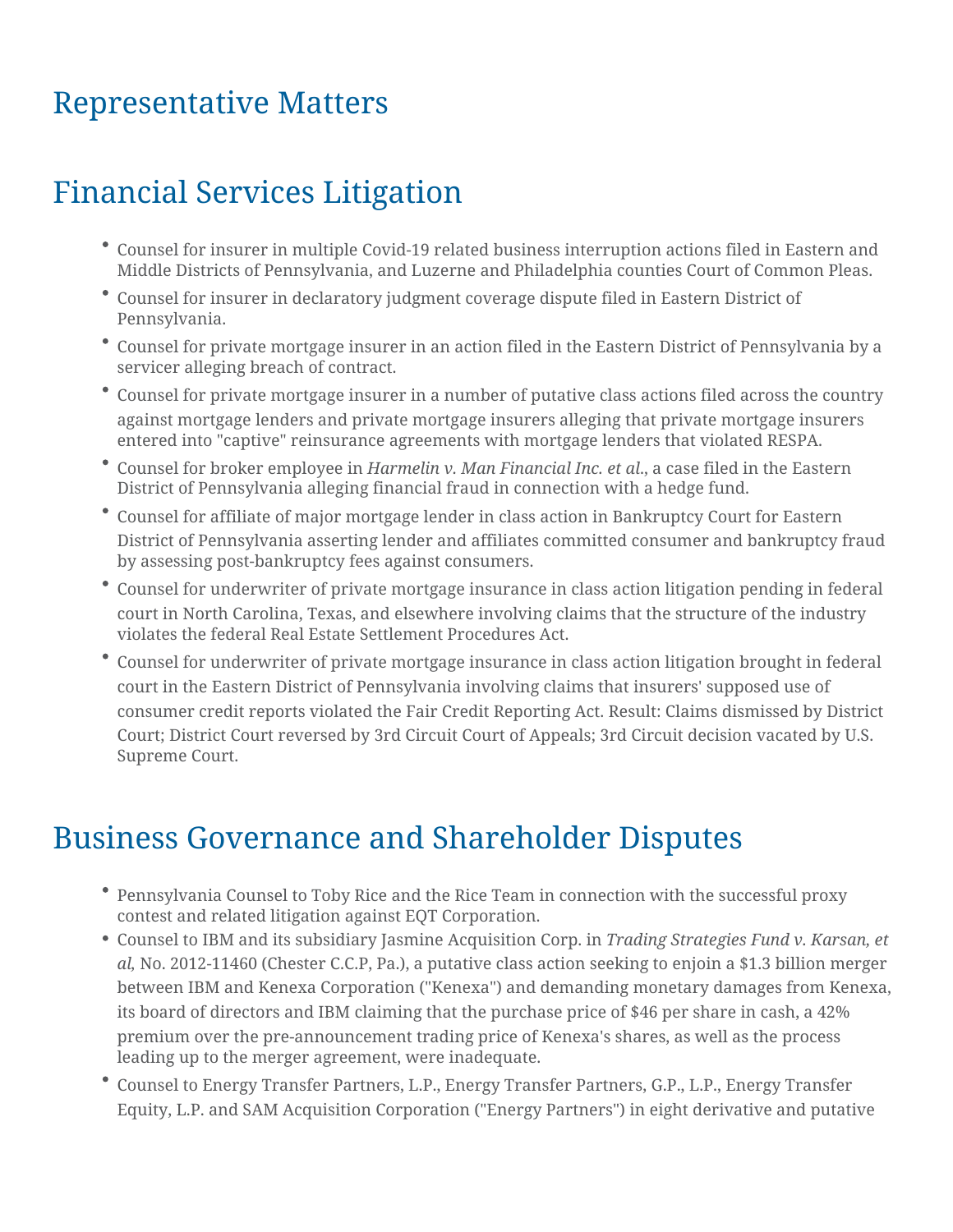class action lawsuits filed in the Philadelphia Court of Common Pleas, Commerce Division, and consolidated under the caption *In re Sunoco, Inc.*, Phila. Ct. Com. Pl., April Term, 2012, No. 03894. These complaints sought to enjoin the acquisition by Energy Partners of Sunoco, claiming that the process leading up to the merger agreement was inadequate and that the 20% premium being paid to Sunoco's shareholders was insufficient.

- Counsel for acquiring entities (Regency Energy Partners LP and related entities) in successful defense of Pennsylvania state and federal court litigation challenging the acquisition of PVR Partners, LP.
- Pennsylvania counsel for acquired company Jones Group in New York state court derivative litigation.
- Counsel for defendants in *Rubery v. Radian Group, Inc*. in Pennsylvania and federal court litigation challenging the proposed merger of Radian and MGIC.

#### Antitrust

- Representation of several of the nation's largest chain drug stores in multiple suits alleging antitrust claims under the Robinson-Patman and Sherman Acts.
- Antitrust counseling on a broad spectrum of competition and business matters.

#### E-Commerce and High Technology

- Counseled various clients on use of social media in connection with consumer retail contests.
- Represented domain name registrar Network Solutions, Inc., the dot-com people TM, in litigation concerning pre-registration practices.
- Represented a major Internet service provider in contract dispute over a link agreement.
- Advised an Internet service provider (ISP) regarding liability for acts of its customers.

#### Communications and Media

- On behalf of a high school student subjected to school discipline for off-campus speech in violation of her First Amendment rights, obtained a favorable decision enjoining the disciplinary action in both the District Court for the Middle District of Pennsylvania and the U.S. Court of Appeals for the Third Circuit. On further appeal, served as co-counsel with the American Civil Liberties Union Foundation, the American Civil Liberties Union of Pennsylvania and Seth F. Kreimer, as the U.S. Supreme Court affirmed the Third Circuit decision in one of the most significant student free speech cases in 50 years. *Mahanoy Area School District v. B.L.*
- Counsel in *Northeastern Pennsylvania Freethought Society v. County of Lackawanna Transit System* representing the Freethought Society in the federal district court of the Middle District of Pennsylvania and the appeal to the Third Circuit Court of Appeals asserting the Transit System's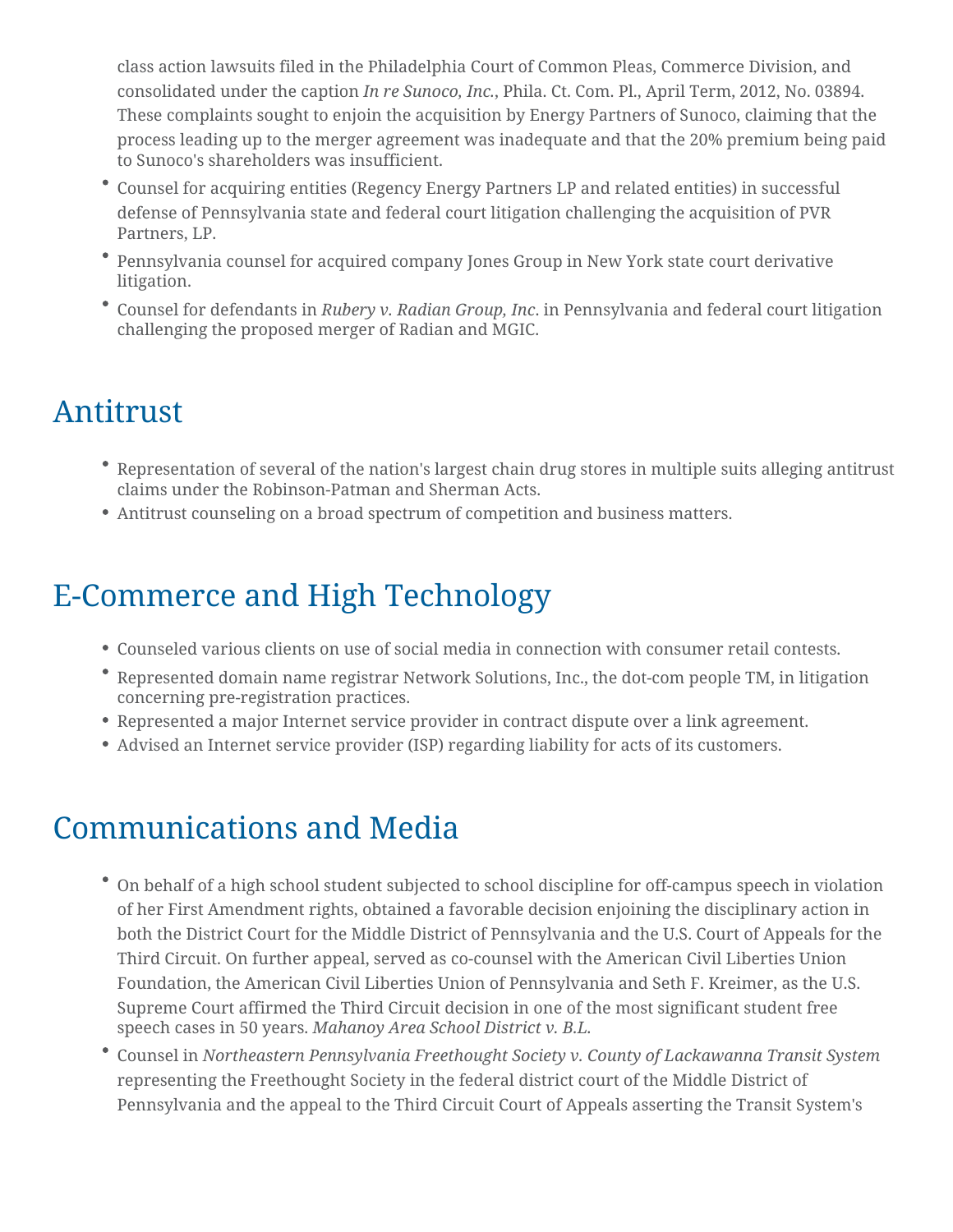refusal to allow Freethought Society's advertising on Transit System's buses violated the First Amendment.

- *Amici* brief on behalf of the ACLU in *Robbins v. Lower Merion School District*, filed in federal court in the Eastern District of Pennsylvania, in suit against school official for allegedly using schoolissued laptops with webcams to record students without their knowledge.
- Counseled various higher education clients in connection with First Amendment issues arising from use of social media.

### Community and Pro Bono

- The Forum Foundation, Chairman (2018-2020); Board of Directors (2016-2021)
- The Forum of Executive Women, Board of Directors (2014-2018; 2020-present); Chair of Membership Committee (2014-2016); Chair of Sponsorship Committee (2016-2018); Chair of Program Committee (2020-present)
- Philadelphia VIP, Board of Directors (2014-2016)
- 1812 Productions, Philadelphia's All Comedy Theatre Company, Board of Directors (2015-present)
- Walnut Street Theatre, Trustee (1998-2013), Executive Committee (1999-2013), Chair of Annual Holiday Auction (2001, 2002); Alumni Trustee (since 2013)
- Domestic Abuse Project of Media, Volunteer (2006-2010)
- American Heart Association Go Red for Women Executive Leadership Team (2016-2019)

## Education

- Widener University School of Law, J.D., *summa cum laude*, 1987
- West Chester University, B.S., 1979

## Bar Admissions

Pennsylvania, 1988

### Court Admissions

- U.S. District Court for the Eastern and Middle Districts of Pennsylvania
- Supreme Court of Pennsylvania
- U.S. Supreme Court
- U.S. Tax Court
- U.S. Court of Appeals for the Third Circuit